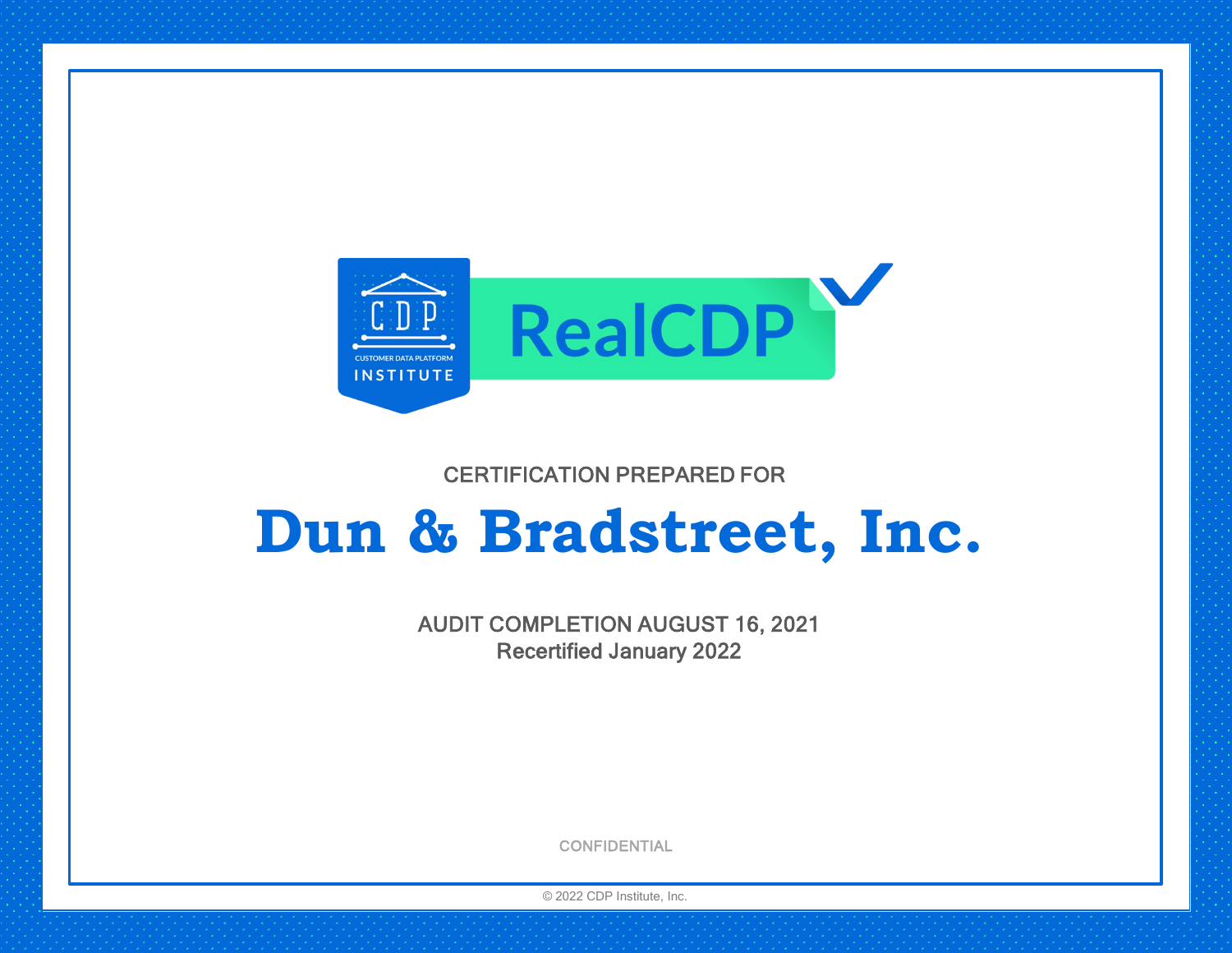

## HEREBY GRANTS THIS

# RealCDP CERTIFICATE 2022

## PRESENTED TO **Dun & Bradstreet, Inc.**

Entitled to be known as a RealCDP™ and authorized to display the RealCDP™ badge for successfully completing a comprehensive evaluation and providing satisfactory proof that meets all qualifications set forth by the Customer Data Platform Institute.

In Witness Thereof, this Seventeenth day of January 2022.

DAVID RAAB President, CDP Institute



**VERNON** RealCDPAuditor

© 2022 CDP Institute, Inc.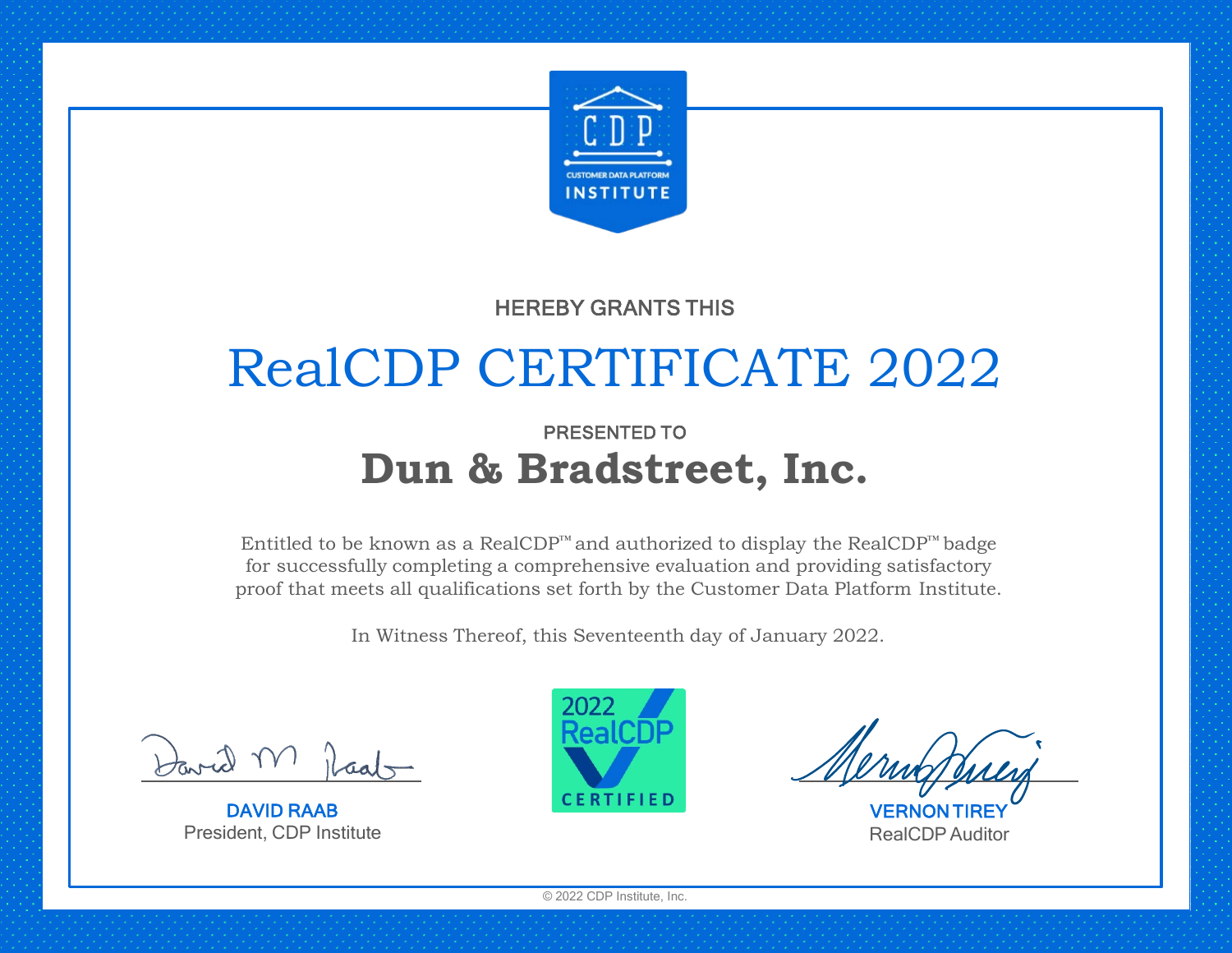

### Confidential Report For: DUN & BRADSTREET, INC. Audit Complete Date: 8/16/2021



 **Analytics & Reporting Personalization Journey Orchestration**

**D&B Rev.Up ABX CDP** (formally D&B Lattice) **meets all core RealCDP certification requirements.** The platform supports B2B companies with a cloud-based (AWS) SaaS platform designed to help business (non-technical) users improve marketing and sales efforts in a no-code environment. Data ingestion is flexible and fast; business users can create ad hoc imports and client-side developers can build custom integrations. Data mapping is semi-automated, reducing the time it takes to bring new data sources into the platform. Data is stored with full detail in a Redshift (or Dynamo) database and historical data is stored as long as the client requires. The 360-degree customer profile is customizable and users can easily create derived variables. There are industry-specific data models provided as a jump-start for client implementations. Users have direct control over data integration, using both deterministic and probabilistic matching processes. A multilevel B2B account structure is built-in to allow for more intelligent targeting. The Segments function makes creating audience files for export quick and easy.

**D&B Rev.Up ABX meets all of the CDP Enhanced requirements with a strong set of capabilities that provide a powerful data and intelligence engine for B2B sales and marketing teams.** The platform comes with over 30 pre-built connectors to the most commonly-used B2B marketing and sales platforms, such as Salesforce, Marketo, Eloqua, Facebook, LinkedIn, and many more. Real time updates from websites is available, though updates from offline sources are typically daily. Real time processing is fast, as records can be updated in less that 200 milliseconds. Data hygiene capabilities and data enhancement are best in class with access to the D&B business profiles built into the platform. D&B data is augmented with OOTB data on an account/contact's technology profile and online presence. End user training is robust, with instructor-led training provided in-person and remotely. Online videos and tutorials are available to all clients and each client has a dedicated customer success team.

**D&B Rev.Up ABX has advanced Analytics capabilities, solid Personalization and no native Journey Orchestration capabilities.** The platform comes with pre-built models via an embedded AI engine and an easy-to-use model building Model Building & Scoring engine for non-statisticians. The system includes report writing and dashboard capabilities with out-of-the-box metrics and cross-channel tracking and alerts. D&B Rev.Up ABX has a drop-down (boolean) query builder that is flexible and fast to build simple and complex audience segments. All data in the robust customer profile are available for personalization and audience segments are updated dynamically. Both raw data and segments are easily exported in campaign export to support and enable external journey orchestration, sales, marketing or service engagement platforms.

**OTHER D&B Rev.Up ABX goes a step beyond other B2B CDPs that support sales and marketing with 3rd-party business data embedded in the platform.** Firmographics and financials (from D&B), online presence, user technologies in place, and other business data is combined with 1st party data to create robust customer profiles that support more powerful analytics and ultimately more efficient sales and marketing teams.

**SUMMARY** 

**CDP Stack 3** of 4

> **D&B Rev.Up ABX combines a robust CDP engine with pre-integrated D&B data and advanced analytics to deliver a best-in-class OOTB B2B CDP solution.** A well-designed intuitive interface enables most users to become self reliant within a few weeks. Tight integration with leading CRM and MAP platforms delivers deeper insights and accelerates the performance of those platforms. Implementation times are relatively short compared to most CDP installations and the platform is priced to support clients of all sizes.

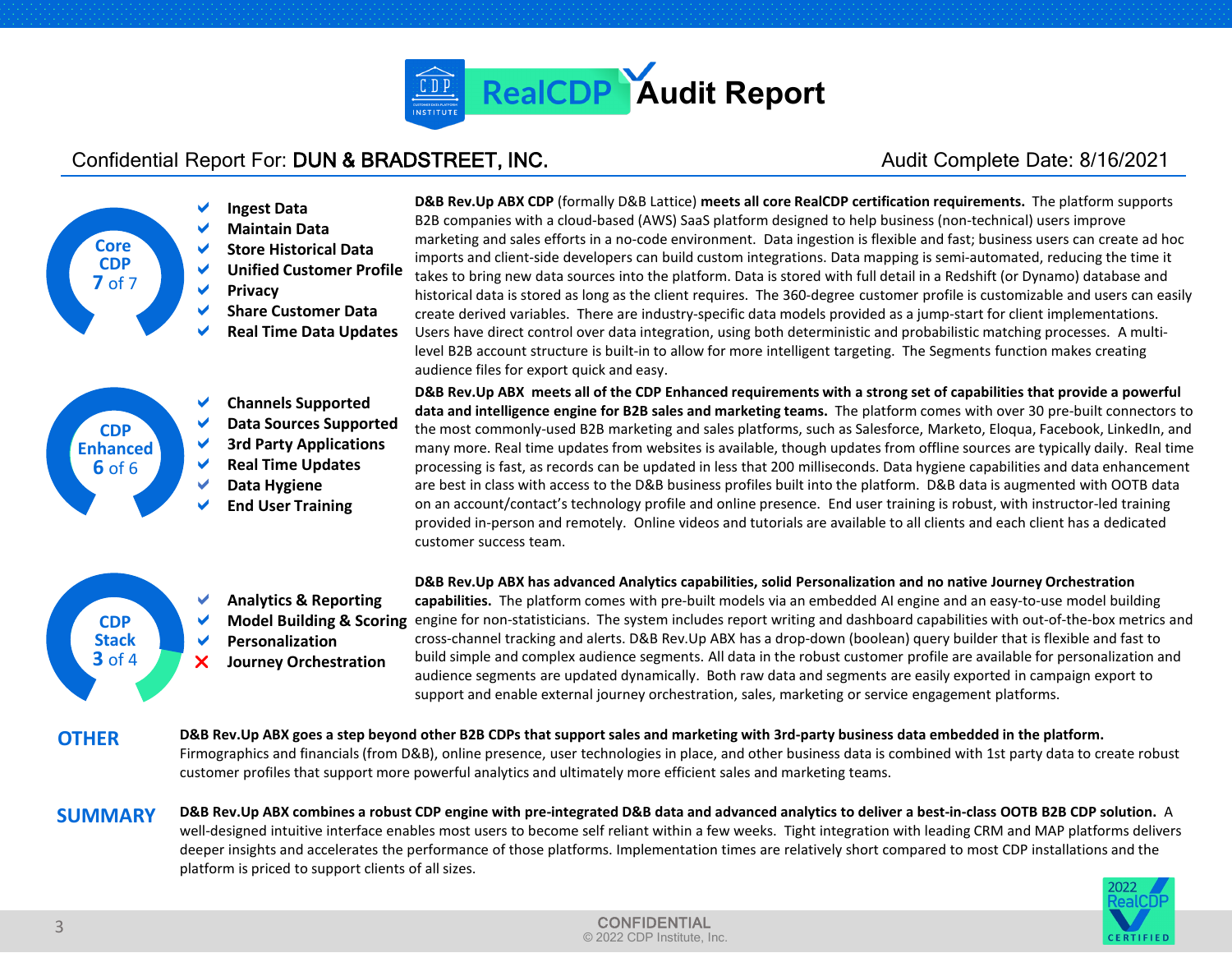# Dun & Bradstreet, Inc. Findings

The CDP Institute audits 17 CDP related capabilities. Below are the high-level findings for Dun & Bradstreet, Inc.

Requirements fall into three categories:

- **Meets All Requirements**<br>**Meets Some Requirement**
- **Meets Some Requirements**
- **Meets No Requirements**

| <b>CAPABILITY</b>                          | <b>TYPE</b>            | <b>Findings</b>                                                                    |
|--------------------------------------------|------------------------|------------------------------------------------------------------------------------|
| $\vee$ Ingest Data                         | Core CDP               | Meets all requirements                                                             |
| <b>▼</b> Maintain Data                     | Core CDP               | Meets all requirements                                                             |
| ◆ Store Historical Data                    | Core CDP               | Meets all requirements                                                             |
| ↓ Unified Customer Profile                 | Core CDP               | Meets all requirements                                                             |
| $\blacktriangleright$ Privacy              | Core CDP               | Meets all requirements                                                             |
| <b>► Share Customer Data</b>               | Core CDP               | Meets all requirements                                                             |
| $\blacktriangleright$ Real Time Updates    | Core CDP               | Meets all requirements                                                             |
| $\vee$ Channels                            | <b>CDP</b> Enhancement | Meets all requirements                                                             |
| Data Sources Supported                     | <b>CDP Enhancement</b> | Meets all requirements                                                             |
| $\vee$ 3rd Party Applications              | <b>CDP Enhancement</b> | Meets all requirements                                                             |
| $\blacktriangleright$ Real Time Processing | <b>CDP</b> Enhancement | Meets all requirements                                                             |
| $\vee$ Data Hygiene                        | <b>CDP Enhancement</b> | Meets all requirements                                                             |
| $\blacktriangleright$ End User Training    | <b>CDP Enhancement</b> | Meets all requirements                                                             |
| Analytics & Reporting                      | <b>CDP Stack</b>       | Meets all requirements                                                             |
| Model Building & Scoring                   | <b>CDP Stack</b>       | Meets all requirements                                                             |
| $\blacktriangleright$ Personalization      | <b>CDP Stack</b>       | Meets all requirements                                                             |
| <b>Journey Orchestration</b><br>X.         | <b>CDP Stack</b>       | CDP does support but does not deliver customer journey orchestration functionality |